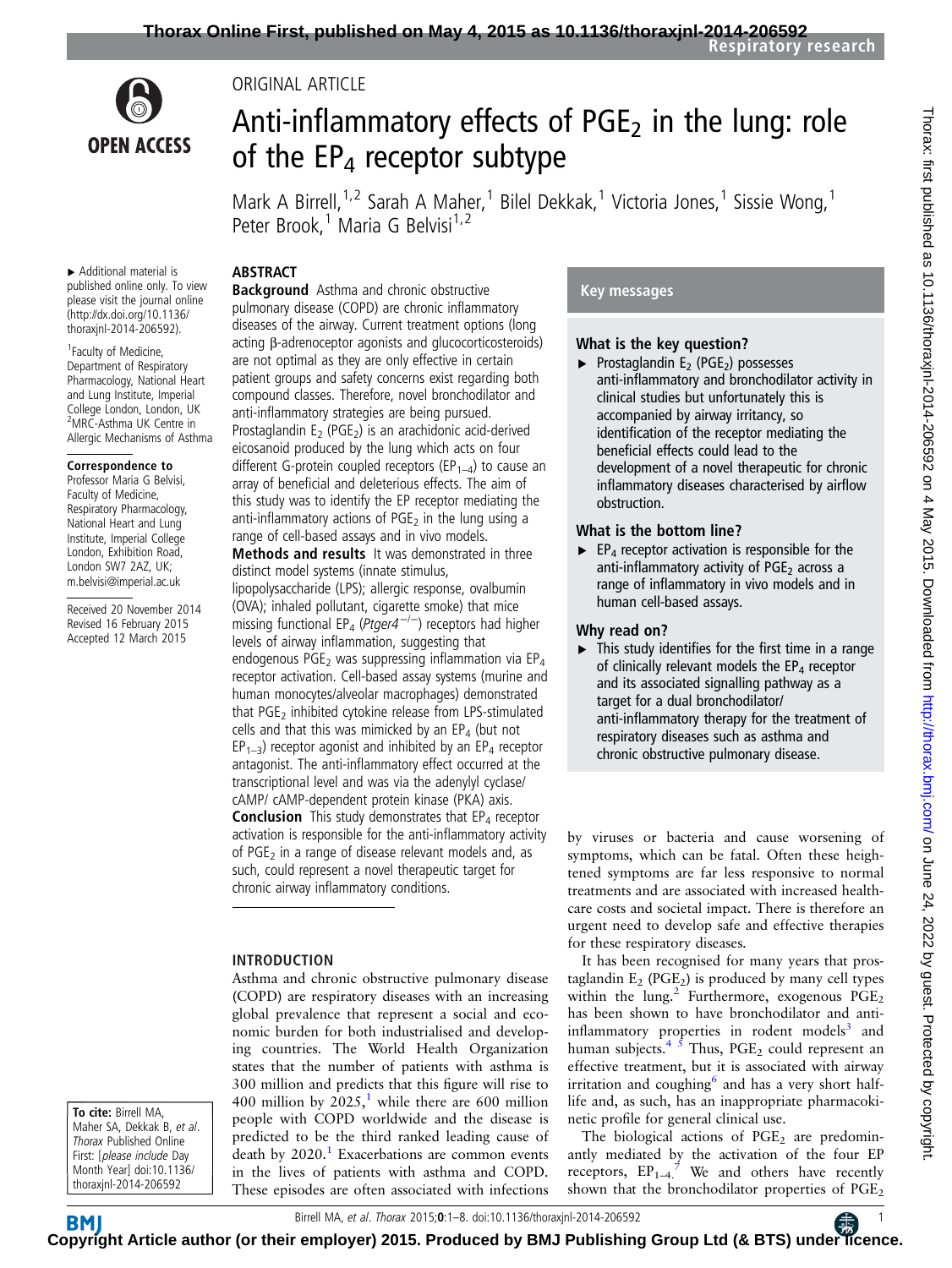in human airways are mediated via activation of the  $EP_4$  recep-tor,<sup>[8](#page-6-0)</sup> whereas the undesirable triggering of airway sensory nerves appears to be via its activity at the  $EP_3$  receptor. However, it is still not clear which receptor is involved in mediating the anti-inflammatory effects of  $PGE<sub>2</sub>$ . Identification of a receptor mediating the anti-inflammatory and bronchodilator effects of PGE<sub>2</sub> without the airway irritant activity would harness the beneficial effects while avoiding the undesirable properties.

To achieve this aim we profiled the inflammatory status of EP receptor knockout (KO) mice in an array of preclinical respiratory disease model systems (endotoxin: innate; allergen: asthmalike; and smoke: COPD-like). To investigate the signalling mechanisms involved, we used in vitro murine and human cellbased assay systems. In vitro assays confirmed the in vivo data which suggested that  $EP_4$  receptor activation is responsible for the anti-inflammatory activity of  $PGE<sub>2</sub>$  and that the effect was at the level of cytokine gene transcription via an adenylyl cyclase (AC)/cAMP/cAMP-dependent protein kinase (PKA) axis.

## MATERIALS AND METHODS

## Role of EP receptors in murine respiratory models

Breeding pairs of C57bl/6 wild type and EP receptor gene (Ptger1–Ptger4) KO mice were purchased from Harlan (Bicester, Oxon, UK) and provided by Dr Shuh Narumiya, Kyoto University, respectively. Ptger1–Ptger3 KO mice were backcrossed on the C57bl/6 at least eight times. Ptger4−/<sup>−</sup> mice do not survive on the C57bl/6 background<sup>[10](#page-6-0)</sup> and were backcrossed on a mixed background of 129/Ola×C57bl/6. Corresponding wild type colonies were generated. Male mice (18–20 g) were generated from established breeding colonies maintained internally. Experiments were performed under Home Office project licence (PPL 70/7212) and procedures adhered to the Animals (Scientific Procedures) Act 1986 and according to the ARRIVE guidelines.<sup>[11](#page-6-0)</sup>

Mice were challenged with inhaled lipopolysaccharide (LPS) (innate response), ovalbumin (OVA) (allergic: asthma-like) or cigarette smoke as previously described.12–[14](#page-6-0) Briefly, for the innate response model, mice were challenged with an aerosol of endotoxin-free saline (for 30 min) or LPS (1 mg/mL, Escherichia coli serotype 0111:B4). For the asthma model, mice were sensitised with OVA (intraperitoneally with alum on days 0 and 14) and on days 24, 25 and 26 mice were intranasally challenged with saline or OVA (50  $\mu$ g in 50  $\mu$ L) under isoflurane anaesthesia. For the COPD model, mice were challenged with cigarette smoke or room air for 1 h twice a day for 3 days. Airway cellular inflammation was assessed via differential counting in the lavage and EP mRNA receptor expression determined in the lung tissue (over time at 2, 6, 24 and 48 h after final challenge).

#### Role of EP receptors in cell-based systems

Cultured murine ( J774) and human (THP-1) monocytes (treated with the cyclo-oxygenase inhibitor indomethacin) were challenged with LPS in the presence and absence of  $PGE_2$ . Cytokine levels in the culture medium were assessed using ELISA. In parallel experiments, the impact of specific EP receptor agonists  $EP_1$  (ONO-D1-004),  $EP_2$  (ONO-AE1-259),  $EP_3$ (ONO-AE-248),  $EP_4$  (ONO-AE1-329) and antagonists  $EP_2$ (PF-04418948) and EP4 (ONO-AE3-208) were studied. Concentrations used were selected from previous studies and published literature.[8 9](#page-6-0) [15](#page-7-0) Dimethyl sulfoxide was used as the vehicle, final concentration 0.001–2% (v/v). EP receptor

expression was determined in THP-1 cells and primary human alveolar macrophages by RT-PCR.

Cytokine production was measured at the mRNA (RT-PCR 2 h post-challenge) and protein (ELISA 22 h post-challenge) level to assess the effect of  $EP_4$  agonist on transcription/translation. To further explore the signalling mechanism, the role of AC (AC activator: forskolin; inactive control: 1,9 dideoxyforskolin) and PKA/exchange proteins activated by cAMP (EPAC) (PKA activator: 6-Bnz-cAMP; EPAC activator: SP-8-pCPT-2'-O-Me-cAMP; and PKA inhibitor: RP-8-CPT-cAMPS) were explored; concentrations were selected from published data and unpublished concentration–response curves.  $16 \t17$  The key experiment was repeated in primary human alveolar macrophages as previously described[.18](#page-7-0) Human lung tissue was purchased from the International Institute for the Advancement of Medicine (Edison, New Jersey, USA). In all cases, consent for use of the tissue in scientific research and ethics approval were obtained from the Royal Brompton and Harefield Trust.

#### Data analysis and statistics

Data are presented as mean±SEM and statistical significance was assumed when p<0.05. N numbers and statistical tests used were the Mann–Whitney test when two datasets were compared and Kruskal–Wallis ANOVA followed by Dunn's multiple comparison for three or more datasets. The specific test used is indicated in the figure legends.

## RESULTS

## Role of EP receptors in murine respiratory models of airway inflammation

Wild type mice challenged with the various disease relevant stimuli evoked the expected inflammatory responses associated with increases in a particular cell type. In particular, increases in airway neutrophils were observed in the LPS and cigarette smoke models and eosinophils after antigen challenge (fi[gure 1\)](#page-2-0). In the LPS and allergen models, inflammatory cell infiltration was significantly increased in the  $EP_4$  receptor (Ptger4−/−) KO mice (with no change in  $EP_{1-3}$  KO mice) compared with the wild type control, suggesting a protective role for  $EP_4$  receptor activation (fi[gure 1](#page-2-0)). To determine if this phenomenon was restricted to these inflammatory stimuli, we compared inflammatory cell infiltration into the airway following cigarette smoke challenge and found that absence of the  $EP_4$  receptor appeared to enhance the inflammatory response (fi[gure 1E](#page-2-0)).

The EP4 KO mice, of necessity, were on a different genetic background to the other three KO lines.<sup>[10](#page-6-0)</sup> This difference in genetic background between the studies with  $EP_{1-3}$  and  $EP_4$ receptor KO mice could conceivably complicate the data interpretation. Thus, in order to provide evidence that functional changes were associated with the 'disease phenotype' and not specific to the genetic background of the mice, we assessed EP receptor expression in the allergen and LPS models in mice bred on a pure C57bl/6 background. While we could not detect a robust temporal change in the levels of  $EP_{1-3}$  receptor mRNA, EP4 receptor mRNA levels were significantly increased across a number of time points in both inflammatory models (see online supplementary figures S1 and S2).

## Anti-inflammatory role of EP receptors in cell-based assay systems

In three different disease relevant in vivo models of airway inflammation we found that the inflammatory response was increased in EP4 receptor KO mice, suggesting an antiinflammatory role for endogenous prostaglandins via activation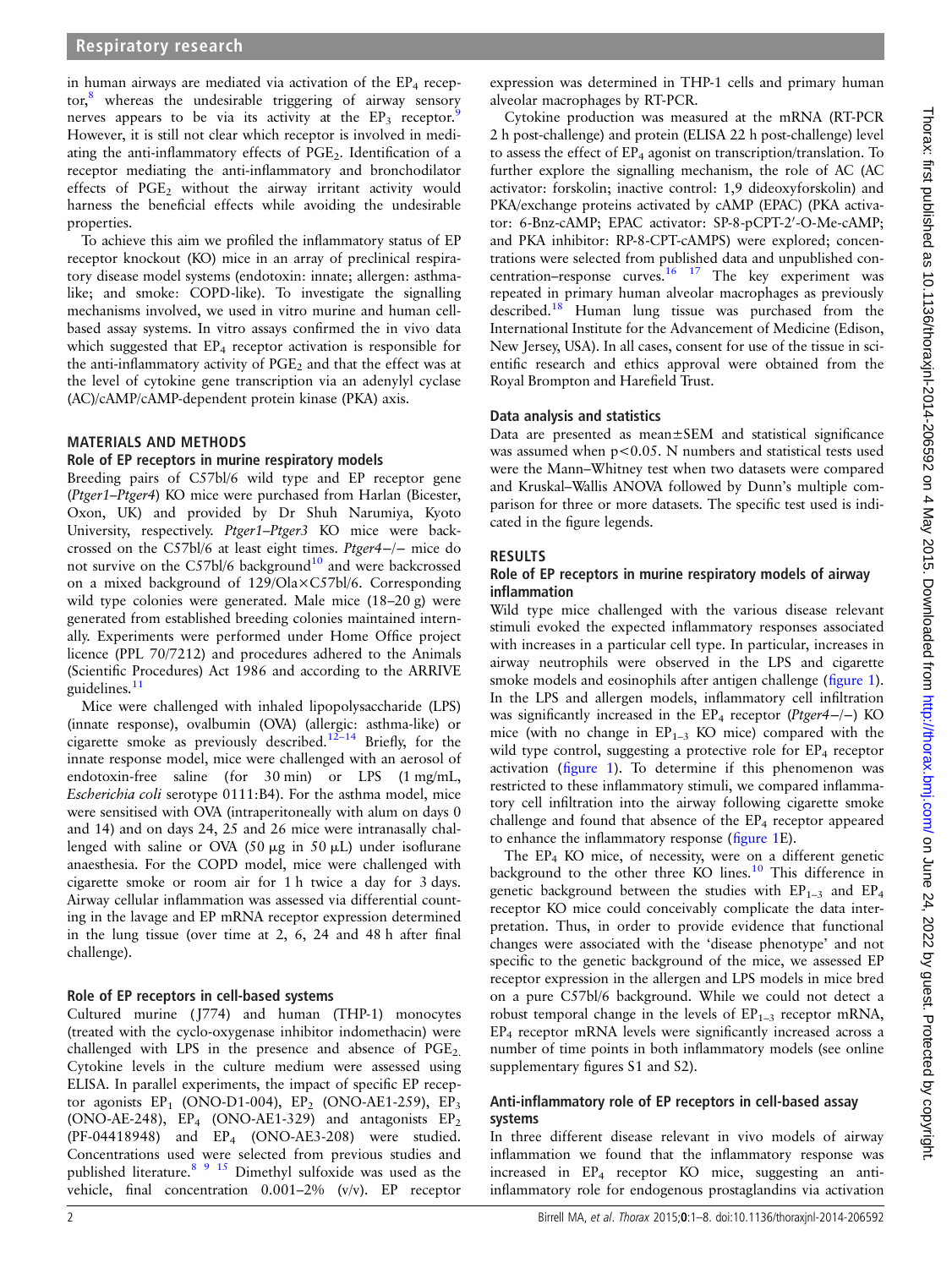<span id="page-2-0"></span>

Figure 1 Role of EP receptors in murine respiratory models. (A, B) Eosinophils in lavage fluid from mice sensitised and challenged with ovalbumin (OVA), wild type controls versus EP<sub>1–3</sub> knockout (KO) mice (A) or wild type controls versus EP<sub>4</sub> KO mice (B). (C, D) Neutrophils in lavage fluid from mice challenged with lipopolysaccharide (LPS), wild type controls versus EP<sub>1–3</sub> KO mice (C) or wild type controls versus EP<sub>4</sub> KO mice (D). (E) Neutrophils in lavage fluid from mice exposed to cigarette smoke, wild type controls versus EP<sub>4</sub> KO mice. Data shown are mean $\pm$ SEM (n=8). #Statistical significance between control challenge and stimulation (p<0.05, Mann–Whitney test). \*Statistical significance between wild type and KO mice (p<0.05, Mann–Whitney test).

of  $EP_4$  receptors. In order to perform more in-depth investigations using pharmacological tools without the appropriate pharmacokinetic profile for in vivo studies and in order to provide

translational data, we performed studies in human cell-based assays. To investigate the anti-inflammatory potential of  $PGE<sub>2</sub>$ , we examined the effect of exogenously added PGE<sub>2</sub> on



Figure 2 Effect of prostaglandin E<sub>2</sub> (PGE<sub>2</sub>) on cytokine release in cell-based assays. Effect of increasing concentrations of PGE<sub>2</sub> on levels of tumour necrosis factor α (TNFα) (A, C) and interleukin 6 (IL-6) (B, D) in culture medium from mouse ( J774; A, B) and human (THP-1; C, D) THP-1 cells stimulated with vehicle (saline) or lipopolysaccharide (LPS; 0.1 μg/mL). Data shown are mean±SEM of three experimental runs performed in duplicate. #Statistical significance between vehicle and stimulation (p<0.05, Mann–Whitney test). \*Statistical significance between stimulation and PGE<sub>2</sub>-treated cells (p<0.05, Kruskal–Wallis ANOVA followed by Dunn's multiple comparison test).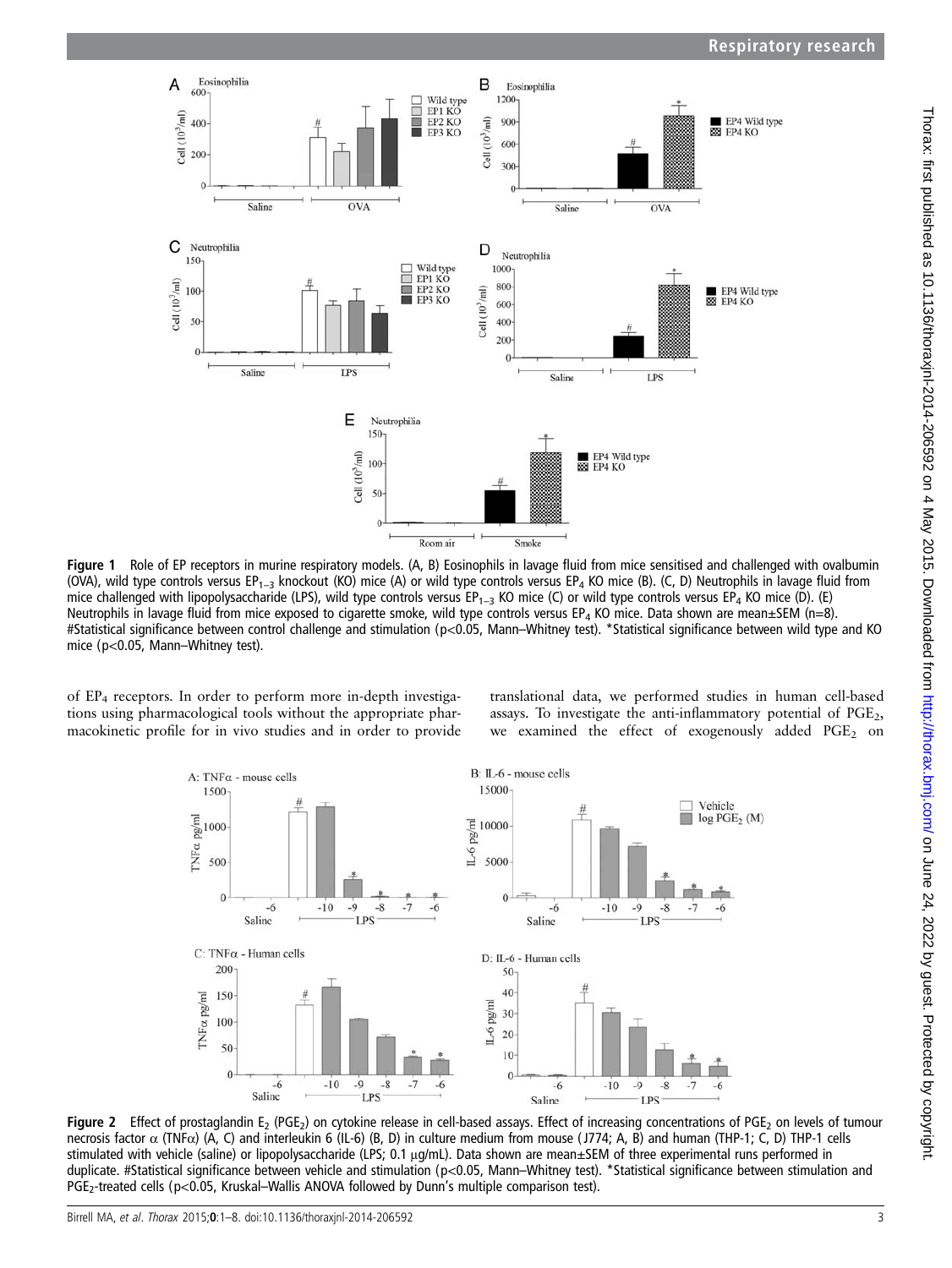

Figure 3 Effect of selective EP receptor agonists on cytokine release. Effect of increasing concentrations of EP receptor agonists (EP<sub>1</sub>: ONO-D1-004, EP2: ONO-AE1-259, EP3: ONO-AE-248, EP4: ONO-AE1-329) on levels of tumour necrosis factor α (TNFα) (A–D) and interleukin 6 (IL-6) (E–H) in culture medium from human (THP-1) monocytes stimulated with vehicle (saline) or lipopolysaccharide (LPS; 0.1 μg/mL). Data shown are mean±SEM of three experimental runs performed in duplicate. #Statistical significance between vehicle and stimulation (p<0.05, Mann–Whitney test). \*statistical significance between stimulation and agonist treated cells (p<0.05, Kruskal–Wallis ANOVA followed by Dunn's multiple comparison test).

inflammatory responses to one of the stimuli used in the murine model, namely LPS. All experiments were performed in the presence of a broad spectrum cyclo-oxygenase inhibitor to block endogenous prostanoid production which may complicate data interpretation. PGE<sub>2</sub> produced a concentration-related inhibition of LPS-induced cytokine production in mouse and human monocytes (fi[gure 2](#page-2-0)). To investigate which receptor(s) were central to the anti-inflammatory effect seen with  $PGE<sub>2</sub>$ , we repeated the study using selective EP agonists and found that only the EP4 receptor agonist (ONO-AE1-329) modulated cytokine levels at concentrations commensurate with the reported nanomolar potency of this ligand at the  $EP_4$  receptor (figure 3D, H). In a parallel experiment, the same EP receptor agonists did not trigger cytokine release under non-stimulated conditions (see online supplementary figure S3). Interestingly,  $EP_4$  receptor mRNA expression was the predominant EP receptor subtype

expressed at the mRNA level in these cells and primary human alveolar macrophages (see online supplementary figure S4). These data suggest that the EP receptor expression profile and the predominance of  $EP_4$  explains why the anti-inflammatory activity of  $PGE_2$  is mediated via the  $EP_4$  receptor.

To confirm that the  $EP_4$  receptor is central to the antiinflammatory properties of PGE<sub>2</sub>, we performed experiments in the presence of selective  $EP_2$  and  $EP_4$  receptor antagonists (PF-04418948 and ONO-AE3-208, respectively) and focused on tumour necrosis factor α (TNFα) production as an example cytokine. The data clearly show that the  $EP_4$  receptor antagonist blocks the anti-inflammatory activity of both the selective EP4 receptor agonist and  $PGE_2$  itself (fi[gure 4C](#page-4-0), D), with no effect of the  $EP<sub>2</sub>$  receptor antagonist.

In order to investigate whether the production of TNFα was regulated at the transcriptional or translational level, we had to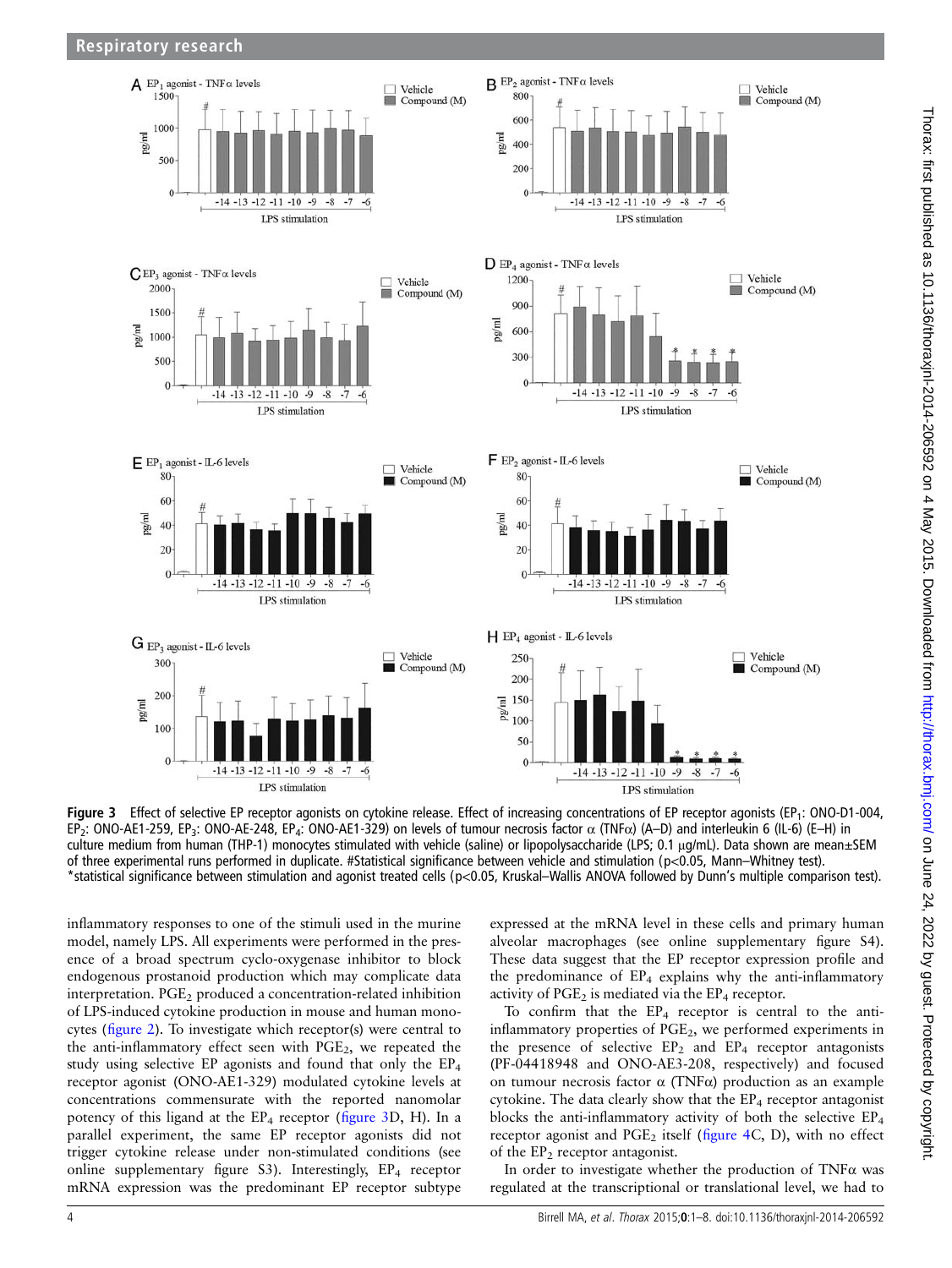<span id="page-4-0"></span>

Figure 4 Effect of selective EP receptor antagonists on inhibitory effect of prostaglandin  $E_2$  (PGE<sub>2</sub>) and EP<sub>4</sub> agonist-induced cytokine release. Effect of EP<sub>4</sub> receptor agonist (ONO-AE1-329, 1 nM) (A, C) or PGE<sub>2</sub> (1 nM) (B, D) in the presence of increasing concentrations of EP<sub>2</sub> (PF-04418948) or EP<sub>4</sub> (ONO-AE3-208) receptor antagonists on tumour necrosis factor  $\alpha$  (TNF $\alpha$ ) levels in culture medium from human (THP-1) monocytes stimulated with vehicle (saline) or lipopolysaccharide (LPS; 0.1 μg/mL). Data shown are mean±SEM of three experimental runs performed in duplicate. #Statistical significance between vehicle and stimulation (p<0.05, Mann–Whitney test). \*Statistical significance between stimulation and agonist treated cells (p<0.05, Kruskal–Wallis ANOVA followed by Dunn's multiple comparison test).

determine a suitable time point to measure mRNA production. The 2 h time point was selected to measure mRNA and protein production was assessed 22 h after stimulation (figure 5A). The EP4 receptor agonist modulated both the mRNA and protein levels, which suggests that activation of the receptor modulates cytokine production at the transcriptional level (figure 5C, D).

To explore the signalling mechanisms involved, we investigated the effects of mimicking proposed EP<sub>4</sub> receptor signalling involving the AC-PKA/EPAC pathways. The AC activator, but not its negative control (1,9 dideoxyforskolin, which shares many of the

activities of forskolin but does not activate AC), caused a concentration-related inhibition of cytokine production which was of a similar magnitude to the  $EP_4$  receptor agonist (fi[gure](#page-5-0) [6A](#page-5-0), B). Similarly, an activator of PKA, but not EPAC, mirrored the effect of the  $EP_4$  receptor agonist (fi[gure 6](#page-5-0)C, D). In order to determine if this proposed pathway was indeed triggered by activating the EP<sub>4</sub> receptor, we employed a selective PKA blocker. The PKA inhibitor caused a concentration-related block of the anti-inflammatory properties of both a PKA activator and the EP4 receptor agonist (fi[gure 7A](#page-6-0), B). Finally, to demonstrate this



Figure 5 Assessing the effect of EP<sub>4</sub> receptor activation on transcription and translation of tumour necrosis factor α (TNFα). TNFα mRNA (A) and protein production (B) following treatment with vehicle (saline) or lipopolysaccharide (LPS; 0.1 μg/mL) over time in the culture medium of human (THP-1) monocytes. (C) TNF $\alpha$  mRNA measured 2 h post stimulation and (D) protein measured 22 h post stimulation in the presence of EP<sub>4</sub> receptor agonist (ONO-AE1-329). Data shown are mean±SEM of three experimental runs performed in duplicate. #Statistical significance between vehicle and stimulation (p<0.05, Mann–Whitney test). \*Statistical significance between stimulation and agonist treated cells (p<0.05, Mann–Whitney test).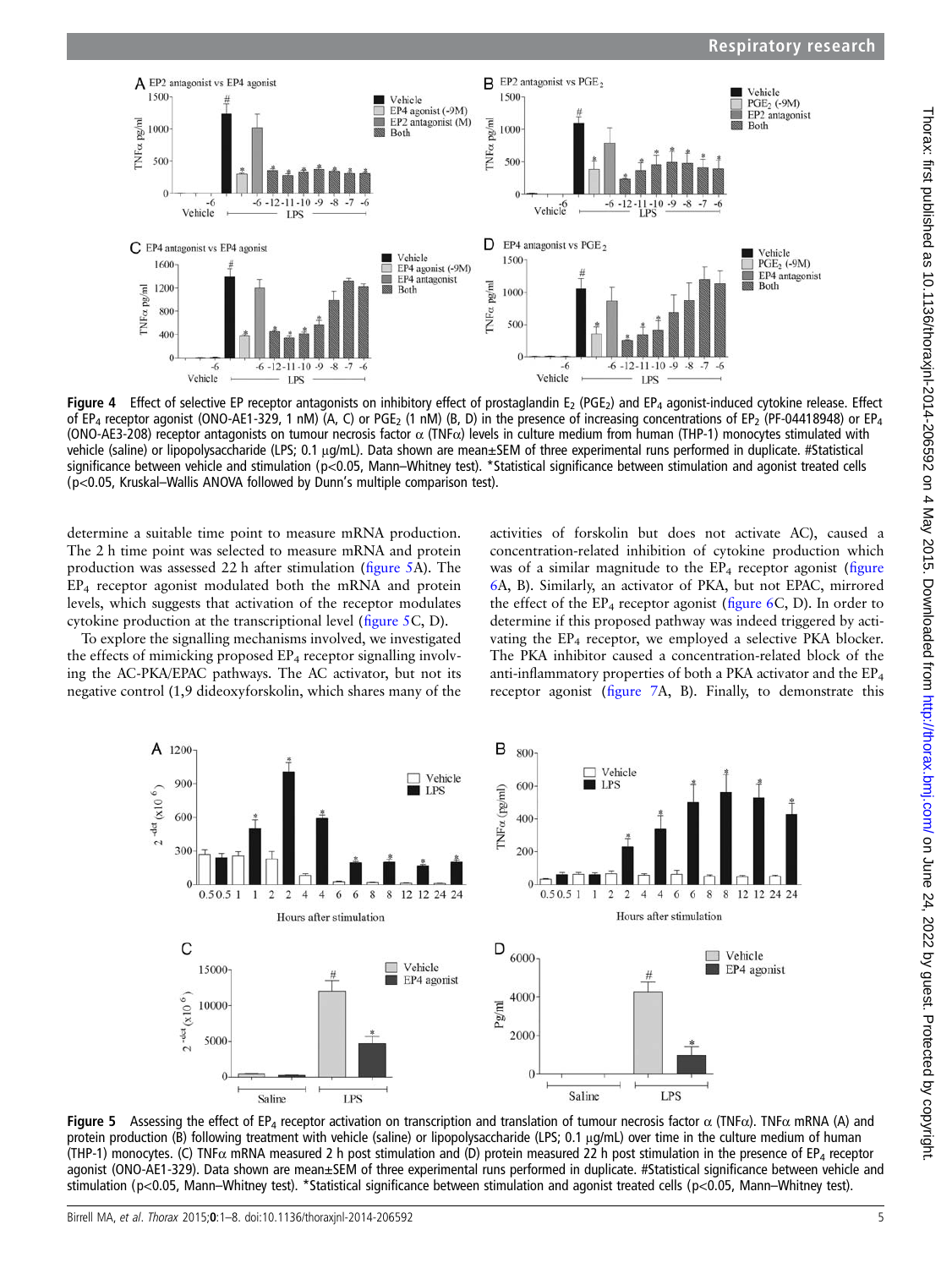<span id="page-5-0"></span>

Figure 6 EP<sub>4</sub> receptor activation and downstream signalling pathways. The effect of vehicle, adenylyl cyclase (AC) activator (A), AC activator negative control (B), cAMP-dependent protein kinase (PKA) activator (C), or exchange proteins activated by cAMP (EPAC) activator (D) on tumour necrosis factor  $\alpha$  (TNF $\alpha$ ) release from human (THP-1) monocytes stimulated with vehicle (saline) or lipopolysaccharide (LPS; 0.1 μg/mL). The EP<sub>4</sub> receptor agonist (ONO-AE1-329, 1 nM) was included as a positive control. Data shown are mean±SEM of three experimental runs performed in duplicate. #Statistical significance between vehicle and stimulation (p<0.05, Mann–Whitney test). \*Statistical significance between stimulation and agonist treated cells (p<0.05, Kruskal–Wallis ANOVA followed by Dunn's multiple comparison test).

pathway was active in primary cells, we repeated the observation in human alveolar macrophages (fi[gure 7](#page-6-0)C).

## **DISCUSSION**

Current anti-inflammatory therapy for asthma and COPD is focused on the use of glucocorticoids, but their efficacy is limited in COPD and in certain patient subgroups with asthma. Furthermore, there are significant patient compliance issues and safety concerns associated with their long-term use. Existing treatment of both diseases is focused on combination therapies which include a bronchodilator together with the glucocorticoid anti-inflammatory. Therefore, a single treatment with both antiinflammatory and bronchodilator potential would be a preferred therapeutic option, especially if it could be developed as an oral medication to avoid compliance issues.

The beneficial properties of  $PGE<sub>2</sub>$  in the lung have long been recognised, but irritancy issues and the poor pharmacokinetic profile of endogenous bioactive lipid mediators mean that these properties are yet to be fully harnessed. Previous studies have started to define the EP receptors associated with the beneficial and undesirable properties associated with  $PGE<sub>2</sub>$  to identify a receptor subtype which could be targeted for the development of a therapeutic. For example,  $EP_4$  receptor activation has been proposed to be involved in PGE<sub>2</sub>-induced bronchodilation of human airway smooth muscle and EP<sub>3</sub> receptor activation to trigger airway sensory nerves producing unwanted reflexes such as cough.[8 9](#page-6-0) The aim of this study was to begin to explore which receptor(s) are required for the airway anti-inflammatory properties of PGE<sub>2</sub>.

The initial body of work was performed in three in vivo murine models with distinct phenotypes (modelling innate, allergic and COPD-like inflammation) and demonstrated that EP4 receptor KO mice had an enhanced cellular inflammation, suggesting an endogenous anti-inflammatory role for  $PGE<sub>2</sub>$ acting on the  $EP_4$  receptor. Supporting these data was the observation that  $EP_4$  receptor gene expression was increased in the lungs after disease relevant challenges in standard (C57bl/6) wild type mice, suggesting that this observation was not specific

to the genetic background of the mice used in the  $EP_4$  comparator studies. Consistent with these findings are the facts that most immune cell types have been reported to express EP<sub>4</sub> receptors, $7^{19}$  $7^{19}$   $^{20}$  and EP<sub>4</sub> receptor activation reduces transendothelial migration of eosinophils and neutrophils<sup>[21 22](#page-7-0)</sup> and induces suppression in a murine model of aspirin-triggered allergic hyperre-sponsiveness.<sup>[23](#page-7-0)</sup> In contrast to these observations, a protective role for EP<sub>3</sub> receptor activation has been reported in a murine asthma model.<sup>[24](#page-7-0)</sup> Although a beneficial role for the  $EP_3$  receptor is not supported in studies demonstrating that  $PGE_2$ —but not  $EP_3$  receptor agonist sulprostone—exhibits antiinflammatory effects in an allergic murine model, and in other studies suggesting that  $EP_3$  receptor activation is chemotactic for lung mast cells. $25$  Alternatively, other studies have reported that EP2 receptor activation inhibits asthma-related eosinophilic traf-ficking.<sup>[26 27](#page-7-0)</sup> Although studies exist supporting a role for alternative receptors in mediating the anti-inflammatory effects of PGE<sub>2</sub>, often the study investigators have not had the opportunity to use the wide range of selective pharmacological tools and KO mice that we have been able to employ here. Furthermore, the majority of the published literature regarding the antiinflammatory role of  $PGE_2$  is in agreement with our data suggesting a role for the  $EP_4$  receptor.

To provide further confirmatory data regarding the role of the  $EP_4$  receptor and to investigate the downstream signalling pathway, we used cell-based systems which are more amenable to study and where data interpretation is not limited by the pharmacokinetic limitations of tool compounds. This approach also enabled translation of findings in murine systems to human cells. Monocyte/macrophage cell types were used as the prevalent cell in the airway and the cell type most likely to have a common role in all three inflammatory responses that were modelled in the mouse. Furthermore, previous studies had demonstrated EP<sub>4</sub> receptor gene expression in murine macrophages, $28$  the murine monocyte cell line J774 cells<sup>[29](#page-7-0)</sup> and human lung macrophages. $20\frac{30}{10}$  In these experiments, using one of the stimuli used in the model systems (endotoxin, LPS),  $PGE<sub>2</sub>$  also had an anti-inflammatory role demonstrated as the inhibition of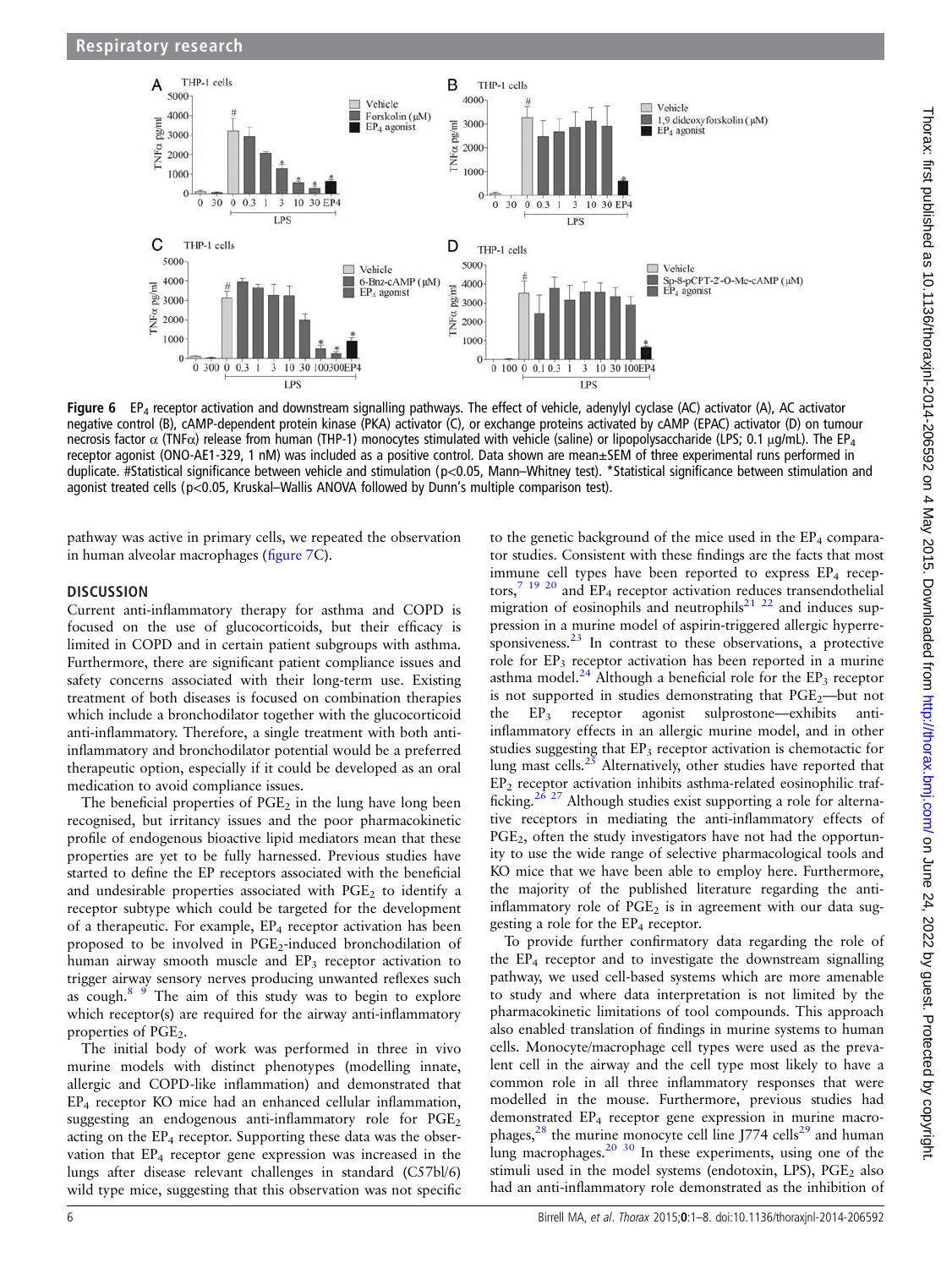<span id="page-6-0"></span>

**Figure 7** EP<sub>4</sub> receptor activation and downstream signalling pathways. Effect of a cAMP-dependent protein kinase (PKA) activator (6-Bnz-cAMP, 100 μM) plus increasing concentrations of a PKA inhibitor (RP-8-CPT-cAMPs) (A) or  $EP_4$  receptor agonist (ONO-AE1-329, 1 nM) plus the PKA inhibitor (B). PKA activator plus increasing concentrations of PKA inhibitor on tumour necrosis factor  $\alpha$  (TNF $\alpha$ ) levels in culture medium from human (THP-1) monocytes stimulated with vehicle (saline) or lipopolysaccharide (LPS; 0.1 μg/mL). The effect of a PKA activator plus increasing concentrations of PKA inhibitor (C) in primary human alveolar macrophages stimulated with LPS or vehicle. Data shown are mean±SEM of three experimental runs performed in duplicate. #Statistical significance between vehicle and stimulation (p<0.05, Mann–Whitney test). \*Statistical significance between stimulation and agonist treated cells (p<0.05, Kruskal–Wallis ANOVA followed by Dunn's multiple comparison test).

cytokine release via activation of the EP<sub>4</sub> receptor. These data are consistent with previous studies that have reported a similar role for the EP4 receptor in a diverse range of cell-based assays.[19 20 29 31 32](#page-7-0) Interestingly, we did not observe an antiinflammatory role for the  $EP_2$  receptor, as suggested by other studies. In addition, although we failed to note any pro-inflammatory effects of PGE2, it has been reported to increase levels of inflammatory mediators such as vascular endothelial growth factor through both  $EP_2$  and  $EP_4$  receptors.<sup>[33](#page-7-0)</sup>

To investigate how activation of the  $EP_4$  receptor attenuates cytokine production, we probed the reported signalling mechanisms. EP4 receptors signal via activation of Gαs and AC and a subsequent increase in intracellular cAMP which can then activate PKA or EPAC.<sup>7</sup> While others have suggested different signalling mechanisms such as EP<sub>4</sub> receptor-associated protein (p105/NF-kB) and G $\alpha$ i (PI3K/PKC),<sup>[32 34 35](#page-7-0)</sup> many report that the cAMP/PKA axis is central to the response.<sup>7</sup> In our cell systems we demonstrated that the anti-inflammatory actions of PGE<sub>2</sub> and the specific EP<sub>4</sub> receptor agonist were mimicked by

AC and PKA activators, but not an EPAC activator, and blocked by a PKA inhibitor. Furthermore, cytokine production was suppressed at the mRNA level, presumably by halting its transcription or by increasing mRNA degradation.

In conclusion, these findings present a convincing dataset that supports the hypothesis that the anti-inflammatory activity of  $PGE_2$  is mediated via activation of the  $EP_4$  receptor and that this mechanism is capable of suppressing airway inflammation that is triggered via an array of stimuli. We have shown that  $EP_4$ receptor KO mice have enhanced inflammation after innate, allergic and COPD-like conditions, and cytokine production from primary human alveolar macrophages is attenuated by an EP4 agonist in a cAMP/PKA-dependent manner. We suggest that an EP4 receptor agonist with an appropriate pharmacokinetic profile would harness the beneficial properties of  $PGE<sub>2</sub>$  and make an effective anti-inflammatory and bronchodilator for the treatment of respiratory diseases such as asthma and COPD.

Acknowledgements Ptger1-Ptger4 KO mice and the EP ligands were kindly supplied by Professor Shuh Narumiya, Kyoto University and Professor Takayuki Maruyama, ONO Pharmaceuticals. The  $EP_2$  receptor antagonist was a gift from Dr Nick Pullen, Pfizer.

Contributors Conception and design: MAB and MGB. Data generation, analysis and interpretation: BD, SAM, PB. Drafting the manuscript for important intellectual content: MAB, BD, MGB. All authors reviewed the manuscript and approved the final draft.

Funding SAM and the project consumables were funded by a project grant from the Medical Research Council, (MRC, UK) (SAM, G0800195). VJ was funded by an MRC studentship. PB was supported by a NHLI Trust studentship. EDD was funded by a Wellcome Trust project grant (089301/Z/09/Z) and Boehringer-Ingelheim.

## Competing interests None.

**Ethics approval** Ethical approval was obtained from the Royal Brompton Harefield ethics committee.

Provenance and peer review Not commissioned; externally peer reviewed.

Open Access This is an Open Access article distributed in accordance with the terms of the Creative Commons Attribution (CC BY 4.0) license, which permits others to distribute, remix, adapt and build upon this work, for commercial use, provided the original work is properly cited. See: [http://creativecommons.org/](http://creativecommons.org/licenses/by/4.0/) [licenses/by/4.0/](http://creativecommons.org/licenses/by/4.0/)

# **REFERENCES**

- World Health Organization. Global surveillance, prevention and control of chronic respiratory diseases: a comprehensive approach. World Health Organization, 2007:12–36.
- Piper P, Vane J. The release of prostaglandins from lung and other tissues. [Ann N Y](http://dx.doi.org/10.1111/j.1749-6632.1971.tb53205.x) [Acad Sci](http://dx.doi.org/10.1111/j.1749-6632.1971.tb53205.x) 1971;180:363–85.
- 3 Martin JG, Suzuki M, Maghni K, et al. The immunomodulatory actions of prostaglandin E2 on allergic airway responses in the rat. *[J Immunol](http://dx.doi.org/10.4049/jimmunol.169.7.3963)* 2002;169:3963–9.
- 4 Gauvreau GM, Watson RM, O'Byrne PM. Protective effects of inhaled PGE2 on allergen-induced airway responses and airway inflammation. [Am J Respir Crit Care](http://dx.doi.org/10.1164/ajrccm.159.1.9804030) [Med](http://dx.doi.org/10.1164/ajrccm.159.1.9804030) 1999;159:31–6.
- 5 Pavord ID, Wong CS, Williams J, et al. Effect of inhaled prostaglandin E2 on allergen-induced asthma. [Am Rev Respir Dis](http://dx.doi.org/10.1164/ajrccm/148.1.87) 1993;148:87-90.
- 6 Costello JF, Dunlop LS, Gardiner PJ. Characteristics of prostaglandin induced cough in man. [Br J Clin Pharmacol](http://dx.doi.org/10.1111/j.1365-2125.1985.tb05077.x) 1985;20:355-9.
- 7 Woodward D, Jones R, Narumiya S. International Union of Basic and Clinical Pharmacology. LXXXIII: Classification of prostanoid receptors, updating 15 years of progress. [Pharmacol Rev](http://dx.doi.org/10.1124/pr.110.003517) 2011;63:471-538.
- 8 Buckley J, Birrell MA, Maher SA, et al. EP4 receptor as a new target for bronchodilator therapy. [Thorax](http://dx.doi.org/10.1136/thx.2010.158568) 2011;66:1029–35.
- 9 Maher SA, Birrell MA, Belvisi MG. Prostaglandin E2 mediates cough via the EP3 receptor: implications for future disease therapy. [Am J Respir Crit Care Med](http://dx.doi.org/10.1164/rccm.200903-0388OC) 2009;180:923–8.
- 10 Segi E, Sugimoto Y, Yamasaki A, et al. Patent ductus arteriosus and neonatal death in prostaglandin receptor EP4-deficient mice. [Biochem Biophys Res Commun](http://dx.doi.org/10.1006/bbrc.1998.8461) 1998;246:7–12.
- 11 Kilkenny C, Browne W, Cuthill I. The ARRIVE guidelines. RegartoCom 2010;8:1-2.
- 12 Eltom S, Stevenson CS, Rastrick J, et al. P2X7 receptor and caspase 1 activation are central to airway inflammation observed after exposure to tobacco smoke. [PLoS One](http://dx.doi.org/10.1371/journal.pone.0024097) 2011;6:e24097–e24097.